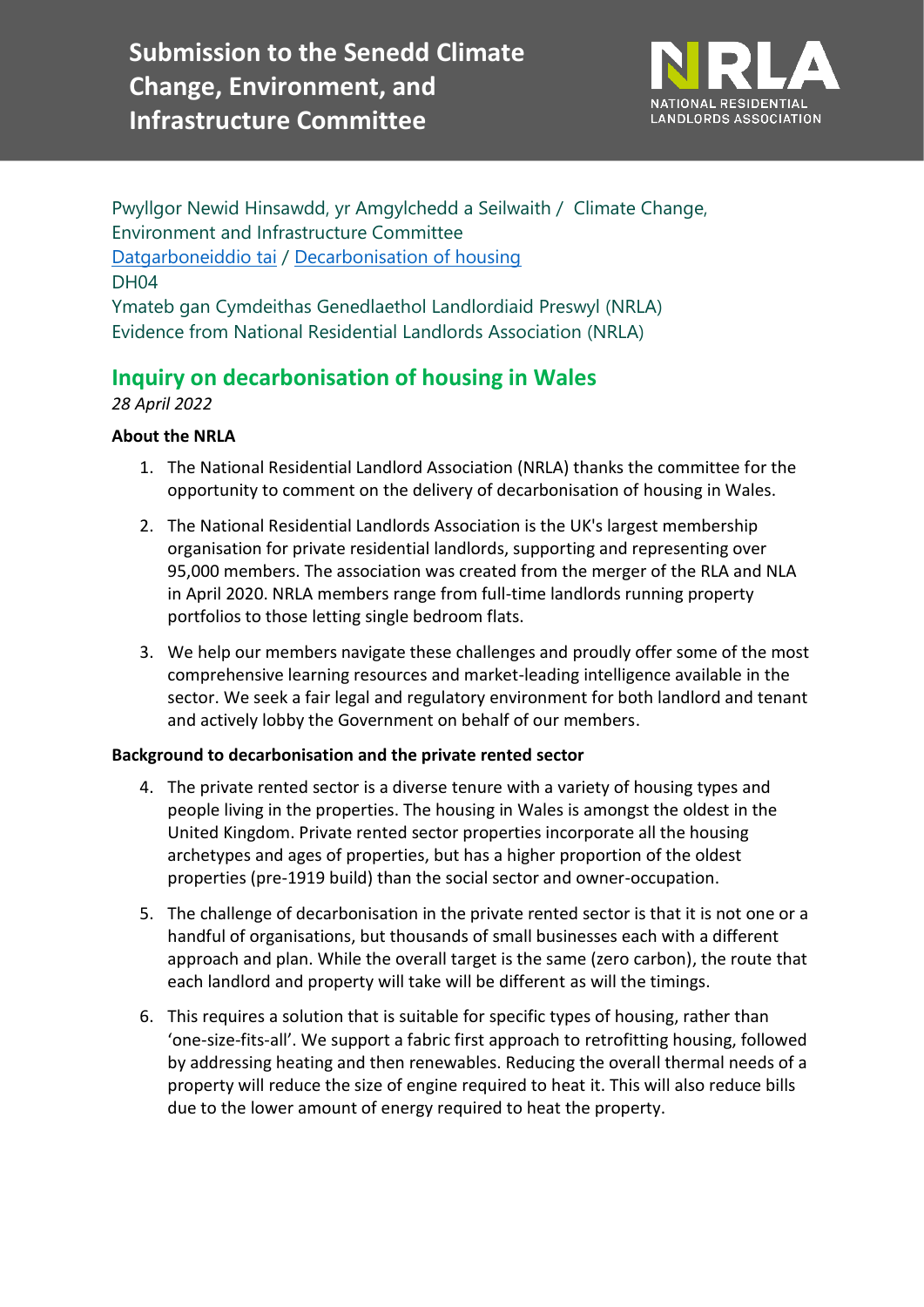- 7. The private rented sector is governed by Minimum Energy Efficiency Standards (MEES) from Westminster. A consultation on changes to these regulations closed in January 2021.
- 8. The UK Government consulted on two different proposed targets: an Energy Efficiency Rating (EER) of C or an Environmental Impact Rating (EIR) – which reflects carbon emissions – of C. This decision will determine which of two different avenues landlords go down.
- 9. The move to an EIR would see a dash for electrification of heating. While this would reduce the impact of carbon, it would have a detrimental impact on heating costs and increase fuel poverty.
- 10. The maintenance of an energy efficiency rating would see a direction of travel that would put an emphasis on the fabric approach first but would also support a gas heating system. The implications of the two approaches will have an impact on wider policies including fuel poverty. It could also create conflict between the tenures on direction of travel.
- 11. We have concerns around the possibility of conflicting directions of travel from the UK Government and the Welsh Government, in addition to local authorities' individual green objectives, and the potential for confusion amongst landlords. Mixed messaging and conflicting targets could lead to a negative impact on end users. A clear message for the decarbonisation of housing is required.
- 12. With the overall aim being decarbonisation, there is a question over the process and the role of an energy performance certificate (EPC) as the metric to chart progress, given its focus on energy efficiency rather than carbon use. The NRLA are supportive of a move to Building Renovation Passports, to help owners access useful information to retrofit their homes. These would provide accurate information about the measures already installed helping landlords identify what further works can be made to properties. This would ensure properties are correctly rated, with a clear trajectory for improvement, and would benefit tenants in understanding their home. If there is to be a change, there needs to be adequate time for the transition and a cohesive approach across tenures.

#### **Local solutions**

- 13. The MEES targets set by the UK Government will push landlords to deliver the solutions that will meet these requirements once the regulations come into force. While property archetypes do repeat across Wales, each house is different as over time, owners may have chosen to undertake a range of works.
- 14. There is an important role for local government in facilitating this. The development of a network of trusted traders and approved local contractors who can deliver works is essential. To maximise efficiencies and reduce costs, multi-property projects such as the installation of external wall insulation across a local area would also be desirable. We would like to see a clear outline of the role that local authorities can play in supporting property owners to identify the works needed as well as identification of the opportunities for enveloping to speed up retrofit.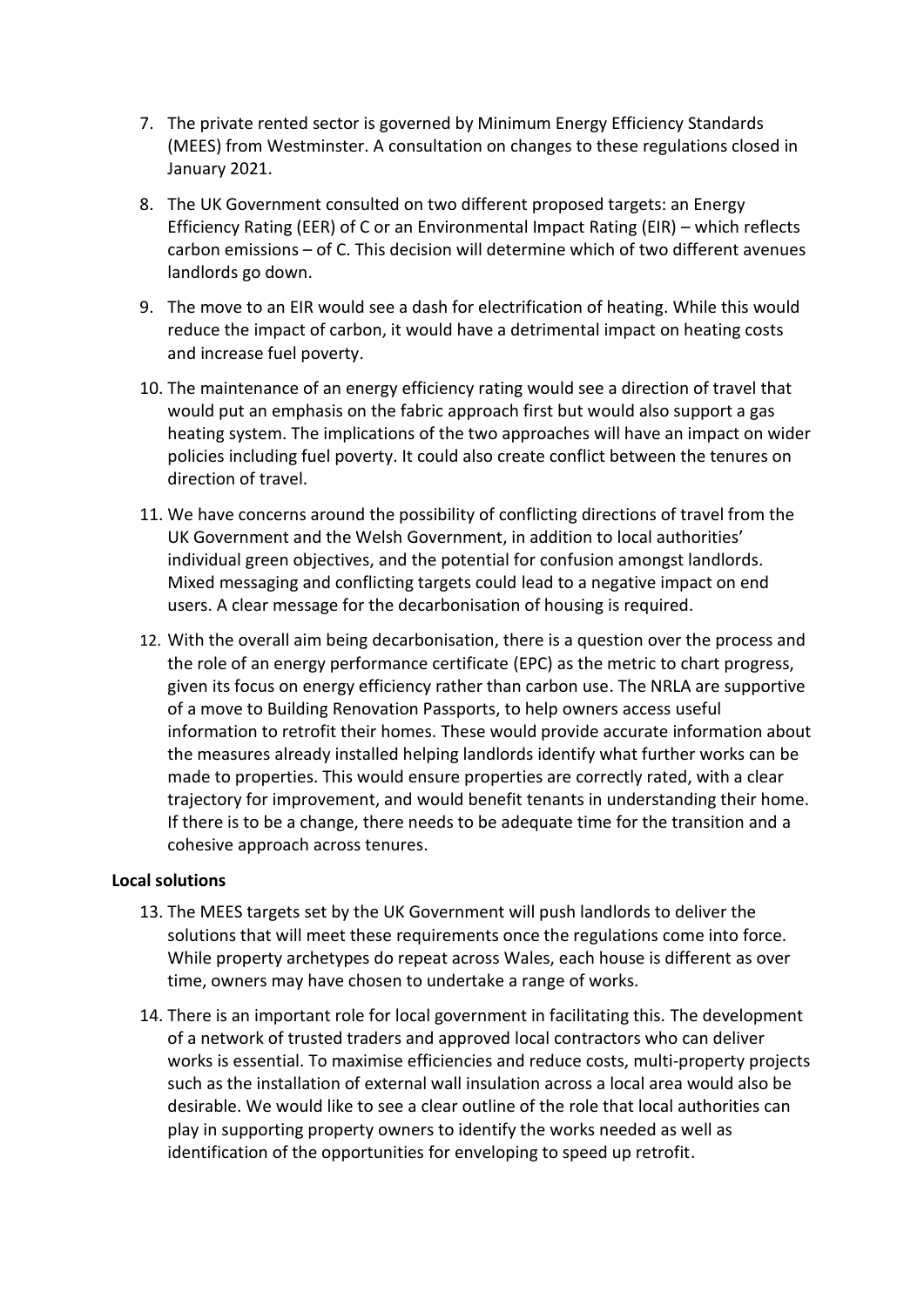15. Many landlords have their own preferred tradesmen and supply chain. We acknowledge the support through training and upskilling of the workforce that is required to ensure the right mix of skills in the local workforce. Further support will be required around scaling up the workforce, sharing best practice and the order that works are undertaken so that a "no regrets" policy is followed. This means that property owners can continue to build on upgrades over time, rather than needing to remove these in order to reach future efficiency or carbon targets.

#### **The future planned**

- 16. The future of any area in relation to energy will need to be communicated clearly to all stakeholders and residents. For example, the future development of a district heating network by a local authority or third party needs to be understood by those that are expected to be the consumers.
- 17. We would like to see spatial planning for heat networks by local authorities to prepare consumers to plug into the system at some future point. A clear trajectory for energy development in local areas would help landlords and other property owners plan for the future so that they can make appropriate investments taking into account the local plan.

#### **Housing survey**

- 18. The NRLA believes and supports the delivery of a housing survey of all housing in Wales. This would allow for the establishment of a baseline and an understanding of what action needs to be taken. This would feed into local and national planning. It could also create building logs or passports for each property, giving owners and tenants more information about the property and the journey that the property will go on in progressing to net zero carbon.
- 19. The development of a housing survey would also allow the Welsh government to know and understand the scale of the challenge that exists. This would allow for planning to create the framework that is required in delivering improvements across all housing stock. Without a starting point, policy to deliver future interventions would be based on anecdotal evidence.
- 20. It would also allow for the development of the supply chain, by producing real data on the scale of retrofit needed, and therefore the skills required within the workforce. This would help identify opportunities for upskilling the existing workforce, and also what pipeline is required to further develop skills for the future.
- 21. Any survey should be across all tenures, helping to identify the action needed and facilitate cross-tenure works; for example, external wall insulation on a whole street approach will deliver best value. In addition, properties change tenure and a partial picture will easily date.
- 22. We believe that the Welsh Government should undertake this during the sixth Senedd.

## **Optimised retrofit (ORP 3 and 4)**